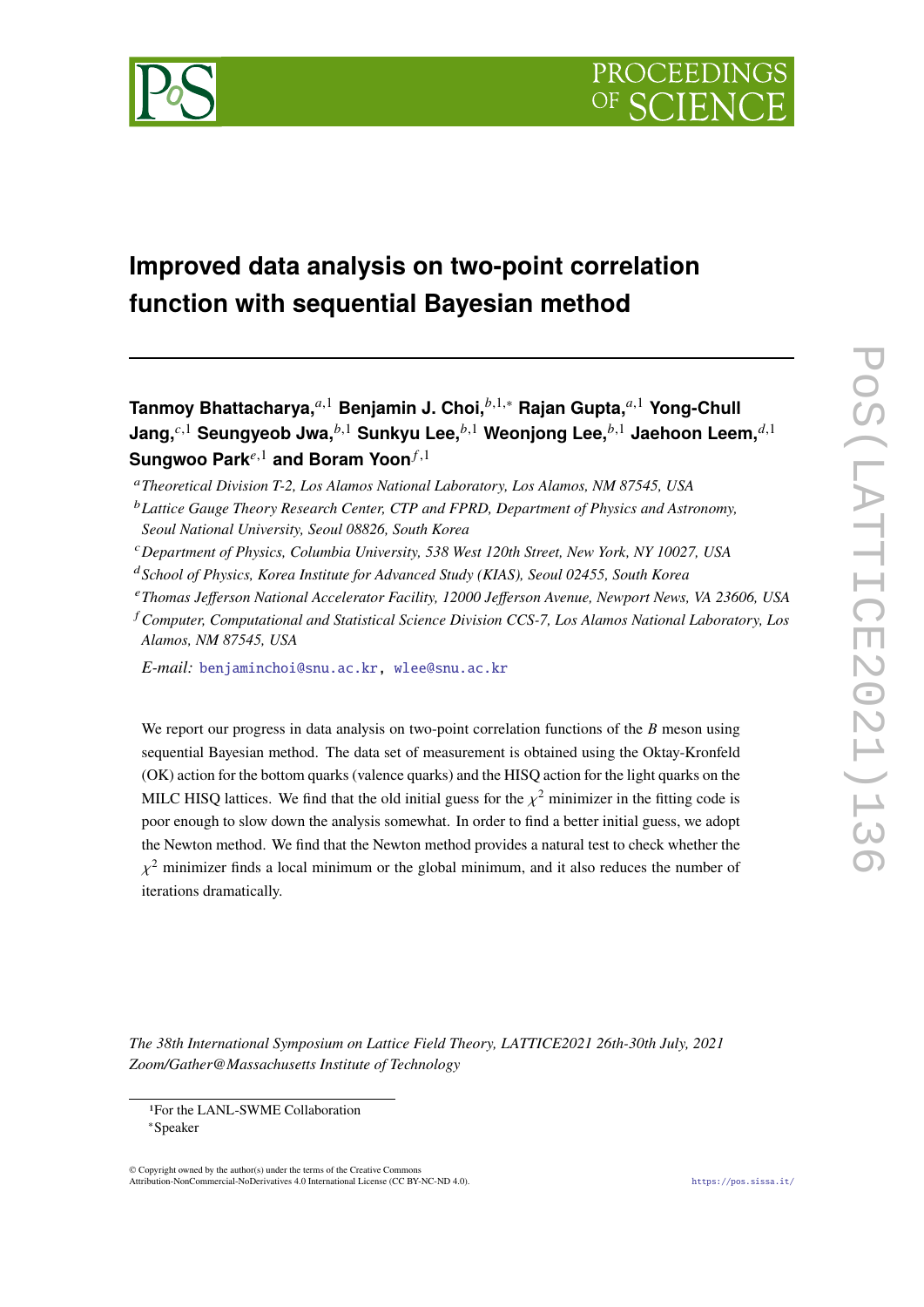## **1. Introduction**

To determine Cabibbo-Kobayashi-Maskawa (CKM) matrix element  $|V_{ch}|$ , we need to calculate the semileptonic form factors for the  $\bar{B} \to D^* \ell \bar{\nu}$  and  $\bar{B} \to D \ell \bar{\nu}$  decays on the lattice. In order to obtain the semileptonic form factors, we need to do the data analysis on the three-point (3pt) correlation functions, which require results for the masses and normalization constants obtained from the two-point (2pt) correlation functions. Here, we present recent progress in our data analysis on the 2pt correlation functions to determine the masses and normalization constants for the ground and excited states.

We adopt the Fermilab formulation [\[1\]](#page-8-0) to implement the heavy quarks such as bottom and charm quarks on the lattice. The Fermilab action [\[1\]](#page-8-0) is improved up to the  $\lambda^1$  level  $(\lambda \simeq \Lambda/(2m_Q))$ , and so it is impossible to achieve a sub-percent precision with it by construction. In order to overcome this difficulty, we use the Oktay-Kronfeld (OK) action [\[2\]](#page-8-1) improved up to the  $\lambda^3$  level. Recently, we have completed the current improvement up to the same level as the OK action [\[3\]](#page-8-2).

The OK action for a heavy quark is

$$
S_{\rm OK} = S_0 + S_1 + S_2 + S_3 \tag{1}
$$

where  $S_n$  represents those  $O(\lambda^n)$  terms of  $S_{\text{OK}}$  collectively.

$$
S_0 = a^4 \sum_x \bar{\psi}(x) [m_0 + \gamma_4 D_4] \psi(x),
$$
  
\n
$$
S_1 = a^4 \sum_x \bar{\psi}(x) \left[ -\frac{1}{2} a \Delta_4 + \zeta \gamma \cdot D - \frac{1}{2} r_s \zeta a \Delta^{(3)} - \frac{1}{2} c_B a \zeta i \Sigma \cdot B \right] \psi(x),
$$
  
\n
$$
S_2 = a^4 \sum_x \bar{\psi}(x) \left[ -\frac{1}{2} c_E a \zeta \alpha \cdot E \right] \psi(x),
$$
  
\n
$$
S_3 = a^4 \sum_x \bar{\psi}(x) \left[ c_1 a^2 \sum_k \gamma_k D_k \Delta_k + c_2 a^2 \{ \gamma \cdot D, \Delta^{(3)} \} + c_3 a^2 \{ \gamma \cdot D, i \Sigma \cdot B \}
$$
  
\n
$$
+ c_{EE} a^2 \{ \gamma_4 D_4, \alpha \cdot E \} + c_4 a^3 \sum_k \Delta_k^2 + c_5 a^3 \sum_k \sum_{j \neq k} \{ i \Sigma_k B_k, \Delta_j \} \psi(x).
$$
 (2)

Here, we use the same notation as in Ref. [\[2\]](#page-8-1). The bare quark mass  $m_0$  is

$$
am_0 = \frac{1}{2} \left( \frac{1}{\kappa} - \frac{1}{\kappa_{\rm crit}} \right),\tag{3}
$$

where  $\kappa$  ( $\kappa_{\rm crit}$ ) is a (critical) hopping parameter [\[4\]](#page-8-3). Numerical values for  $\kappa$  and  $\kappa_{\rm crit}$  are summarized in Table [1.](#page-2-0) We use the HISQ action [\[5\]](#page-8-4) for strange quarks.

In order to get a better signal for the  $B_s$  meson states, we apply a covariant Gaussian smearing (CGS),  $\{1 + \sigma^2 \nabla^2 / (4N_{\text{GS}})\}^{\text{N}_{\text{GS}}}$  to the point source and sink as in Ref. [\[6\]](#page-9-0). The CGS parameters are summarized in Table [1.](#page-2-0) We apply the CGS only to the heavy quark fields and not to the light quark fields. We use the MILC HISQ ensembles with  $N_f = 2 + 1 + 1$  [\[7\]](#page-9-1). The details are summarized in Table [2.](#page-2-1)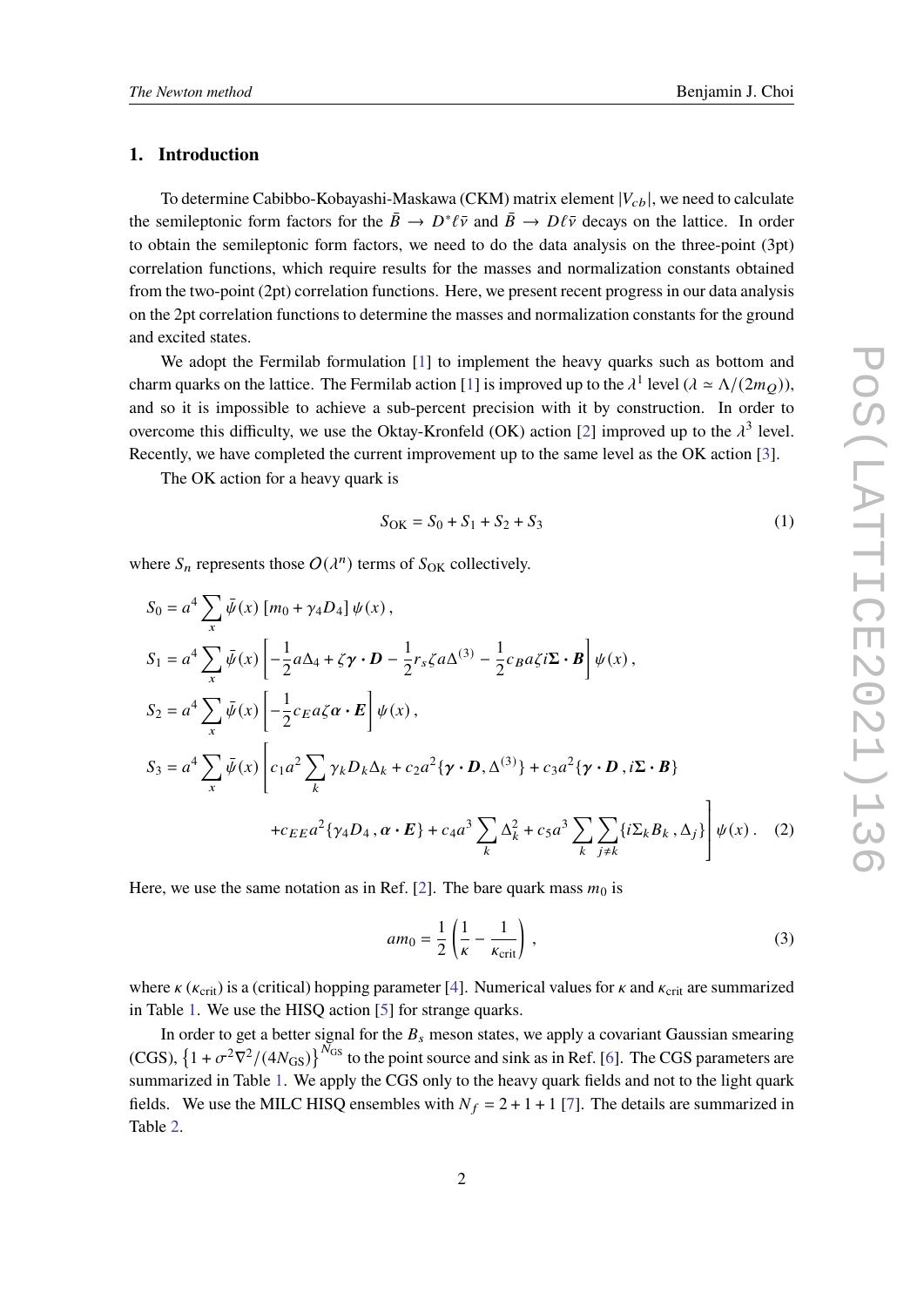<span id="page-2-0"></span>

| $m_x/m_s$ | $\kappa$ <sub>crit</sub> | $\kappa_b$ | $\{\sigma\,,\;N_{\rm GS}\}$ | $N_{\text{cfg}} \times N_{\text{src}}$ |  |
|-----------|--------------------------|------------|-----------------------------|----------------------------------------|--|
|           | 0.051218                 | 0.04070    | $\{1.5, 5\}$                | $1000 \times 3$                        |  |

**Table 1:** Hopping parameters and smearing parameters. Here,  $m<sub>x</sub>$  is a mass of valence light quarks.  $N<sub>cfo</sub>$ represents the number of gauge configurations and  $N<sub>src</sub>$  is the number of sources per gauge configuration.

<span id="page-2-1"></span>

| $a$ (fm)   | $N_s^3 \times N_t$ | $M_{\pi}$ (MeV) | am <sub>l</sub> | am,    | $am_c$ |
|------------|--------------------|-----------------|-----------------|--------|--------|
| 0.1184(10) | $32^3 \times 64$   | 216.9(2)        | 0.00507         | 0.0507 | 0.628  |

**Table 2:** Details on the MILC HISQ ensembles with  $N_f = 2 + 1 + 1$  [\[7\]](#page-9-1).

#### **2. Sequential Bayesian Method**

Let us consider 2pt correlation functions [\[8\]](#page-9-2):

$$
C(t) = \sum_{\alpha=1}^{4} \sum_{\mathbf{x}} \langle O_{\alpha}^{\dagger}(t, \mathbf{x}) O_{\alpha}(0) \rangle
$$
 (4)

Here, the interpolating operator for the heavy-light meson is

$$
O_{\alpha}(t, \mathbf{x}) = \left[\bar{\psi}_{b}(t, \mathbf{x})\gamma_{5}\Omega(t, \mathbf{x})\right]_{\alpha} \chi_{\ell}(t, \mathbf{x}). \tag{5}
$$

Here  $\psi_b$  is an OK action field for bottom quarks, and  $\chi_{\ell}$  is an HISQ action field for light quarks.

<span id="page-2-2"></span>
$$
\Omega(t, \mathbf{x}) \equiv \gamma_1^{x_1} \gamma_2^{x_2} \gamma_3^{x_3} \gamma_4^t \,. \tag{6}
$$

The subscript  $\alpha$  represents taste degrees of freedom for staggered light quarks.

We construct the fitting function to contain  $m$  even time-parity states and  $n$  odd time-parity states, which we call " $m + n$  fit". The  $m + n$  fit function is

$$
f(t) = g(t) + g(T - t),
$$
  
\n
$$
g(t) = A_0 e^{-E_0 t} \left[ 1 + R_2 e^{-\Delta E_2 t} \left( 1 + R_4 e^{-\Delta E_4 t} \left( \cdots \left( 1 + R_{2m-2} e^{-\Delta E_{2m-2} t} \right) \cdots \right) \right) - (-1)^t R_1 e^{-\Delta E_1 t} \left( 1 + R_3 e^{-\Delta E_3 t} \left( \cdots \left( 1 + R_{2n-1} e^{-\Delta E_{2n-1} t} \right) \cdots \right) \right) \right]
$$
 (7)

where  $\Delta E_i = E_i - E_{i-2}$ ,  $E_{-1} = E_0$ ,  $R_i = A_i / A_{i-2}$  and  $A_{-1} = A_0$ .

We adopt the sequential Bayesian method for fitting. We take the following steps to analyze the 2-point correlation functions.

**Step 1** Do the 1st fitting. ex) 1+0 fit (2 parameters:  $\{A_0, E_0\}$ )

- **Step 2** Feed the fitting results as prior information for the 2nd fitting. ex) 1+1 fit (4 parameters:  $\{A_0, E_0, R_1, \Delta E_1\}$ , 2 prior information on  $\{A_0, E_0\}$ )
- **Step 3** Do stability test and find optimal prior information. ex) stability test gives optimal prior information on  $\{A_0, E_0\}$ .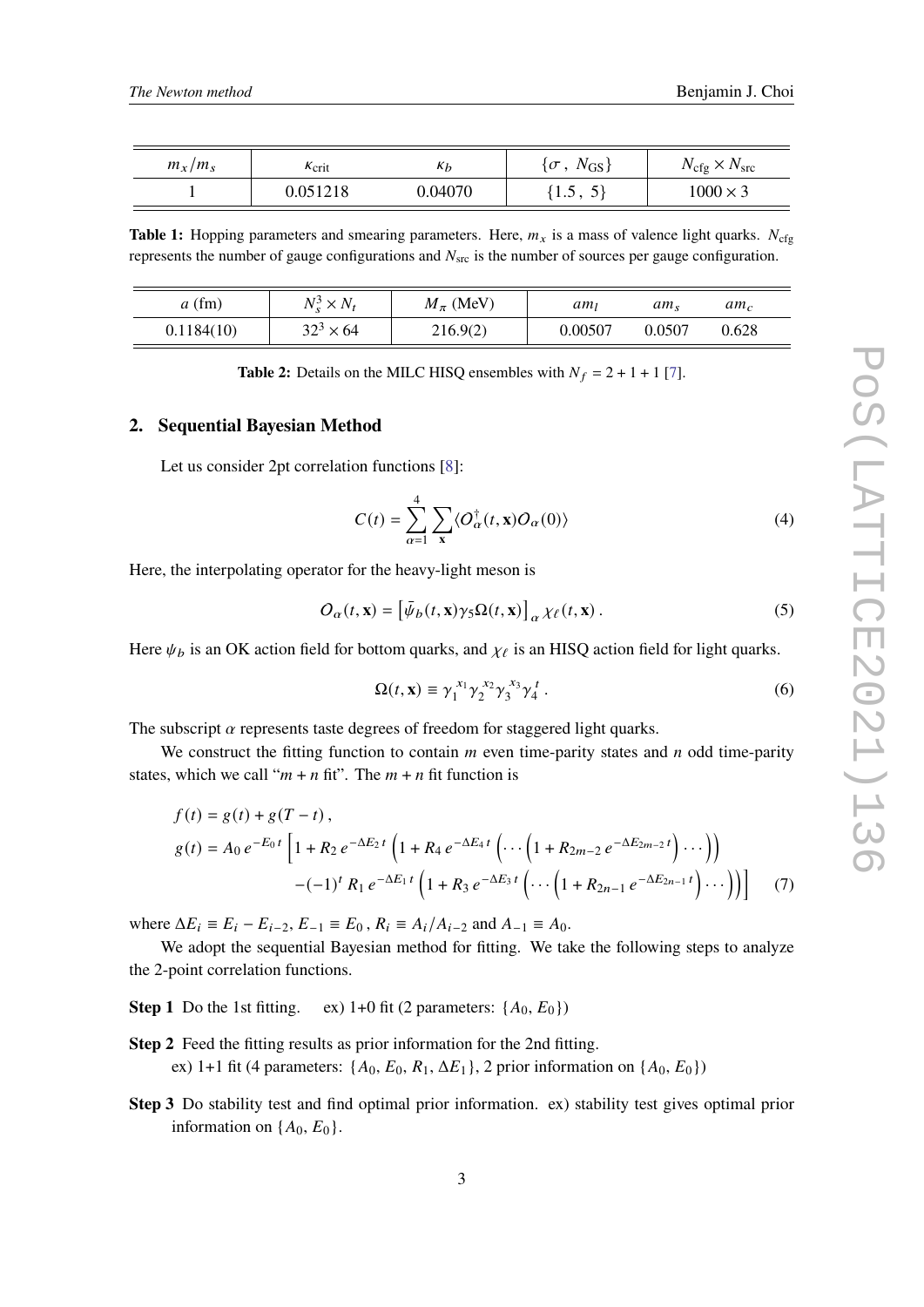**Step 4** Save the 2nd fitting results (*e.g.* 1+1 fit) into the 1st fitting.

**Step 5** Choose the next fitting (*e.g.* 2+1 fit) as the 2nd fitting.

**Step 6** Go back to **Step 2**. ex)  $1+0 \rightarrow 1+1 \rightarrow 2+1 \rightarrow 2+2 \rightarrow \cdots$ .

# **3. Numerical precision problem on covariance matrix inversion**

When we fit the data to the fitting function given in Eq. [\(7\)](#page-2-2), we encounter a numerical precision problem in the covariance matrix inversion. For example, we set the fitting range to  $15 \le t \le 29$ and then we have a covariance matrix V of  $15 \times 15$ . We use the Cholesky decomposition algorithm to obtain the inverse matrix  $V^{-1}$ . In order to check the matrix inversion, we monitor the following identity:  $V \cdot V^{-1} = 1$ . If everything works well, we will get the off-diagonal components of  $V \cdot V^{-1}$ to be zero within numerical precision, but we find that some of them are  $O(10^{-5})$ . We also find that the largest and smallest eigenvalues for V are  $O(10^{-35})$  and  $O(10^{-60})$ , respectively. Since  $V^{-1}$  is used multiple times in the least  $\chi^2$  fitting, we need  $V^{-1}$  accurate up to double precision, but the existing fitting code cannot achieve the numerical precision. Hence, we find two independent methods to resolve the puzzle: one is the rescaling method and the other the correlation matrix method.

### **3.1 Rescaling method**

We transform the data  $C(t)$ , the fit function  $f(t)$  and the covariance matrix  $V(t_i, t_j)$  by an *arbitrary* rescaling factor  $R(t)$  as follows,

$$
\tilde{C}(t) = \frac{C(t)}{R(t)}, \quad \tilde{f}(t) = \frac{f(t)}{R(t)}, \quad \tilde{V}(t_i, t_j) = \frac{V(t_i, t_j)}{R(t_i) R(t_j)}.
$$
\n(8)

Then the fitting results and the  $\chi^2$  value are invariant under the rescaling transformation of Eqs. [\(8\)](#page-3-0), regardless of details on  $R(t)$ . Here, note that the fitting parameters never be changed by the rescaling factor  $R(t)$ .

In our data analysis, we set the rescaling function to

<span id="page-3-1"></span><span id="page-3-0"></span>
$$
R(t) = A_0^r \exp[-E_0^r t] + A_0^r \exp[-E_0^r (T - t)].
$$
\n(9)

Here,  $A_0^r$  $E_0^r$  and  $E_0^r$  $\frac{d}{dt}$  is determined by fitting the data in the fit range (23  $\leq t \leq$  29), where the superscript  $r$  represents the rescaling function. The huge scale difference between the largest and the smallest eigenvalues of V comes from the large mass ( $E_0 \approx 2.0/a$ ) of the  $B_s$  meson, since the 2pt correlation function decreases as a function of  $\sim \exp(-E_0 t)$  at the leading order. Hence, if we remove this leading order exponential decay term by the rescaling function  $R(t)$  in Eq. [\(9\)](#page-3-1), then the remaining scale difference in the largest and the smallest eigenvalues of  $\tilde{V}$  reduces to the  $O(10^{-2})$ level, which allows us to use the Cholesky algorithm reliably for the matrix inversion. We find that the off-diagonal components of  $\tilde{V} \cdot \tilde{V}^{-1}$  are zero within the numerical precision. Therefore, the rescaling method resolves our numerical precision problem.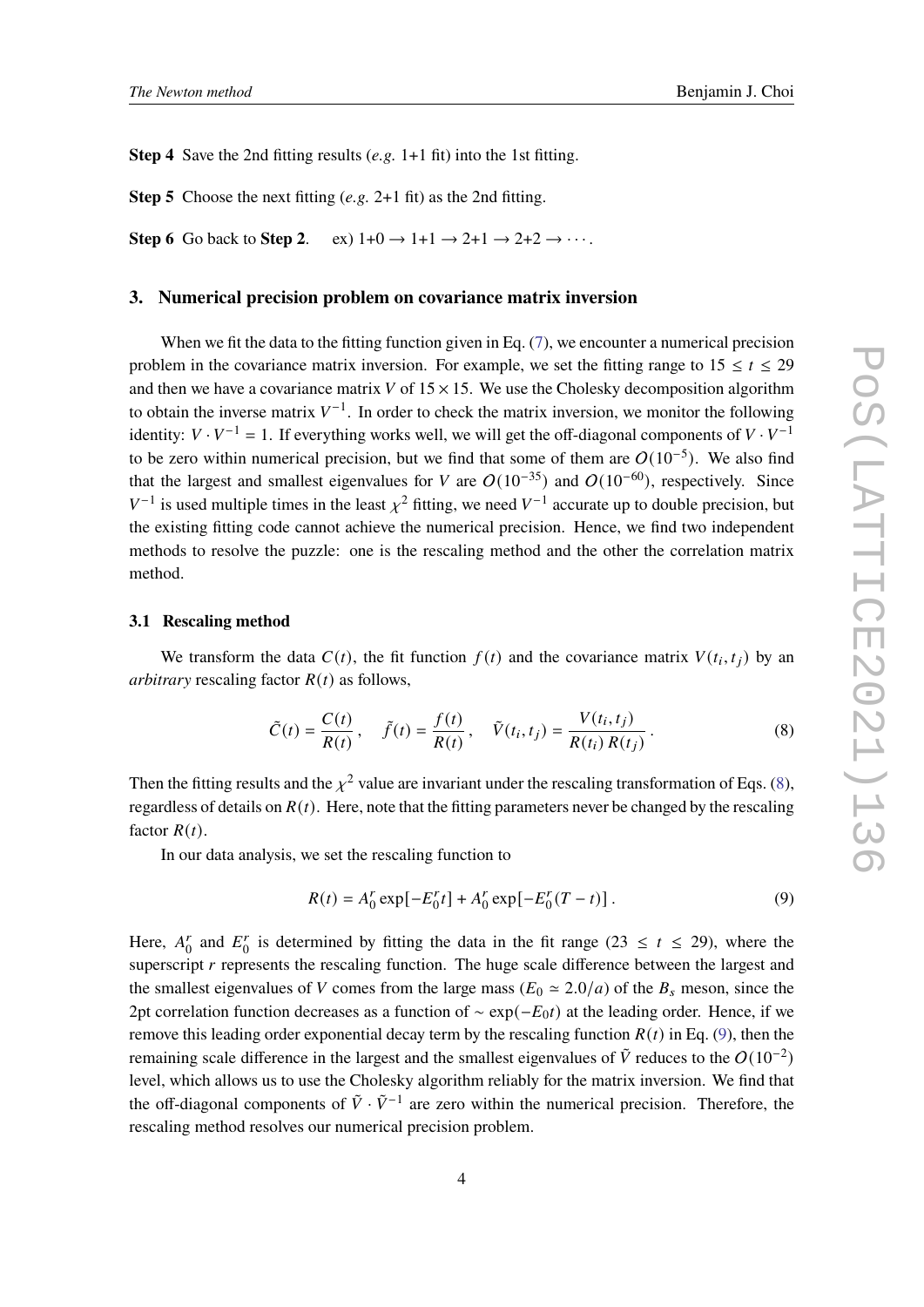#### **3.2 Correlation matrix method**

For a given covariance matrix  $V(t_i, t_j)$ , we define the correlation matrix as

$$
\rho(t_i, t_j) \equiv \frac{V(t_i, t_j)}{\sigma(t_i)\sigma(t_j)} \quad \text{where} \quad \sigma(t_i) = \sqrt{V(t_i, t_i)}, \tag{10}
$$

Then we can obtain the inverse covariance matrix  $V^{-1}$  using the following simple identity:

$$
V^{-1}(t_i, t_j) = \frac{\rho^{-1}(t_i, t_j)}{\sigma(t_i) \sigma(t_j)}.
$$
\n(11)

Here, note that the correlation matrix  $\rho(t_i, t_j)$  is  $O(1)$ , while  $\sigma(t)$  decays exponentially like the rescaling function  $R(t)$  in the previous subsection. The remaining scale difference in the largest and smallest eigenvalues of  $\rho$  reduces to the 10<sup>-2</sup> level. Hence, the correlation matrix method also resolves our numerical precision problem.

#### **3.3 Comparison of the rescaling and correlation matrix methods**

In Table [3,](#page-4-0) we present the fitting results obtained using the rescaling method and the correlation matrix method. We find that both provides the same results. The difference in computing time is negligible (only  $\simeq 0.7\%$ ). We conclude that both methods are good for our fitting purpose. Hence, we use both methods here to crosscheck the fitting results by comparison.

<span id="page-4-0"></span>

| parameter            | rescaling   | correlation |  |  |  |
|----------------------|-------------|-------------|--|--|--|
| $A_0$                | 0.01724(52) | 0.01724(52) |  |  |  |
| $E_0$                | 2.0448(22)  | 2.0448(22)  |  |  |  |
| $R_1$                | 3.5(58)     | 3.5(58)     |  |  |  |
| $\Delta E_1$         | 0.36(12)    | 0.36(12)    |  |  |  |
| $\chi^2$ /d.o.f.     | 0.2306(80)  | 0.2306(80)  |  |  |  |
| computing time [sec] | 73.3        | 72.8        |  |  |  |

**Table 3:** Comparison of the rescaling method and the correlation method for the 1+1 fit with the fit range of  $13 \le t \le 29$ .

# **4.** Application of the Newton method to the initial guess for the  $\chi^2$  minimizer

When we do the least  $\chi^2$  fitting, we use the Broyden-Fletcher-Goldfarb-Shanno (BFGS) algo-rithm [\[9](#page-9-3)[–12\]](#page-9-4) for the  $\chi^2$  minimizer. The BFGS algorithm is one of the quasi-Newton methods for minimization. The BFGS algorithm needs an initial guess for the fitting parameters by construction. The old version of our fitting code sets up the initial guess as follows. First, solve Eq. [\(12\)](#page-4-1) to obtain an initial guess for  $A_0$  and  $E_0$ .

<span id="page-4-1"></span>
$$
\left(\sum_{i} \frac{C^{2}(t_{i})}{\sigma^{2}(t_{i})} \sum_{i} t_{i} \frac{C^{2}(t_{i})}{\sigma^{2}(t_{i})}\right) \left(\ln A_{0}^{g}\right) = \left(\sum_{i} \frac{C^{2}(t_{i})}{\sigma^{2}(t_{i})} \ln |C(t_{i})|\right) \left(\sum_{i} t_{i} \frac{C^{2}(t_{i})}{\sigma^{2}(t_{i})} \ln |C(t_{i})|\right) \tag{12}
$$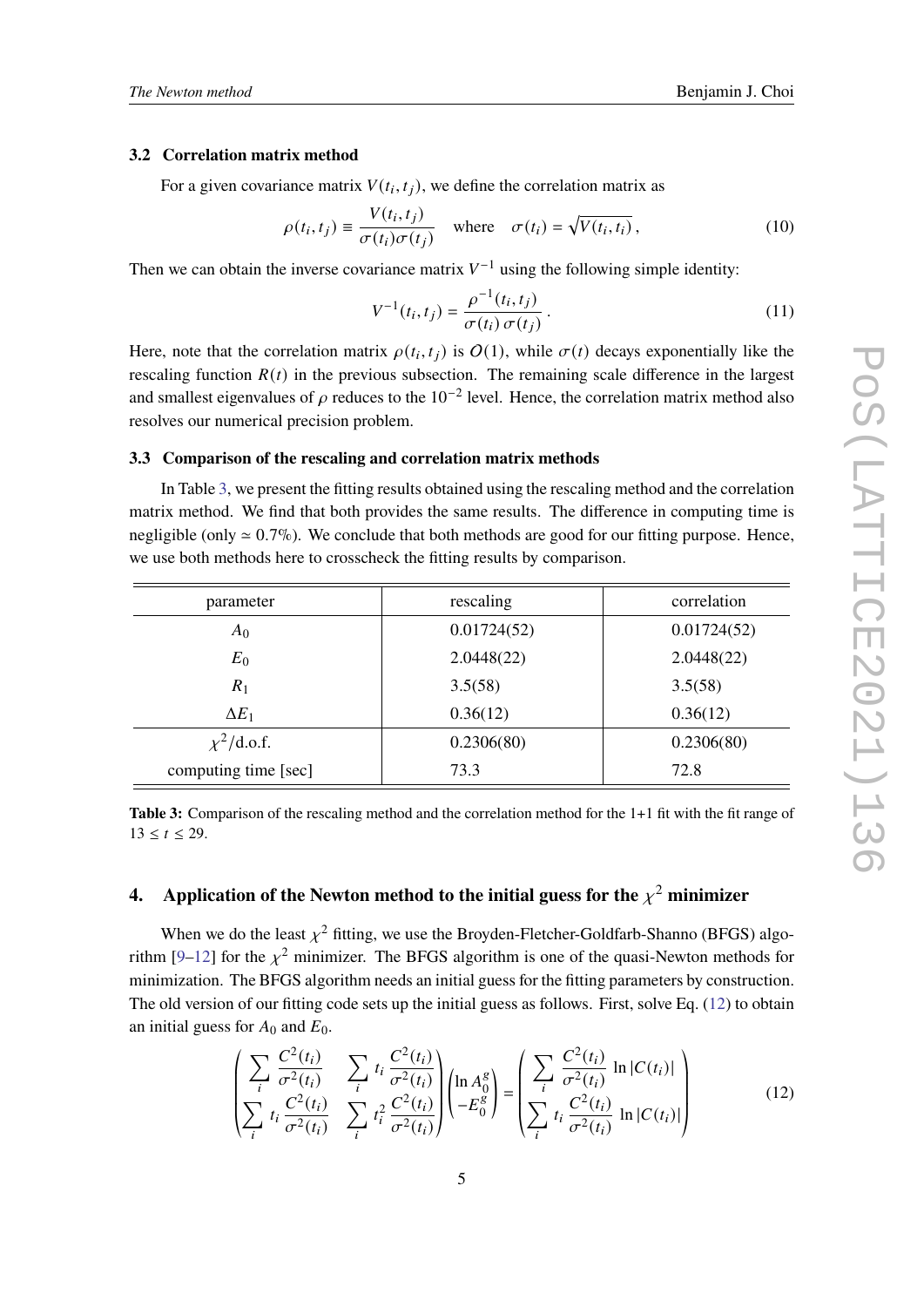where the superscipt g in  $A_0^g$  $\frac{g}{0}$  and  $E_0^g$  $\frac{8}{0}$  represents the initial guess. Second, in order to obtain an initial guess for  $R_i$  and  $\Delta E_i$ , the old fitting code adopts the following convention:

$$
R_{2j}^g = 2.5 j , \quad R_{2j-1}^g = 0.025 j , \tag{13}
$$

$$
\Delta E_{2j}^g = \Delta E_{2j-1}^g = 0.1 E_0^g \,, \tag{14}
$$

where  $j \geq 1$  and  $j \in Z$ .

For example, in the 3+2 fit, the old fitting code sets up the initial guess to  $R_A^g$  $\frac{1}{4}$  = 5.0,  $\Delta E_4^8$  $\frac{8}{4}$  =  $0.1 E_0^g$  $\frac{g}{0}$ . However, we find that  $R_i \leq 1$  typically in our fitting. Since the initial guess values for  $R_i$ is very far away from the fitting results for  $R_i$ , the  $\chi^2$  minimizer (a quasi-Newton method) works too hard to get a realistic value for  $R_i$ , which is not necessary, if one can feed a better initial guess for  $R_i$  to the  $\chi^2$  minimizer. In the end of the day, we find that a poor determination of the initial guess causes the number of iterations for the  $\chi^2$  minimizer to increase significantly.

In order to obtain a better initial guess, we use the multi-dimensional Newton method [\[13,](#page-9-5) [14\]](#page-9-6). The Newton method determines the initial guess directly from the data. Technical details on the Newton method are described in Subsections [4.1,](#page-5-0) [4.2,](#page-6-0) and [4.3.](#page-6-1) In the Table [4,](#page-5-1) we present the number of iterations for the  $\chi^2$  minimizer when we use the old initial guess and the new initial guess with the Newton method. Here, we find that the overhead from the Newton method is negligibly small (about 0.5% of the running time for a single sample).

<span id="page-5-1"></span>

| fit type | old initial guess | Newton method |
|----------|-------------------|---------------|
| $1 + 1$  | 1641              | 824           |
| $2 + 1$  | 1627              | 327           |
| $2 + 2$  | 1673              | 704           |

**Table 4:** Number of iterations of the  $\chi^2$  minimizer for a single sample.

#### <span id="page-5-0"></span>**4.1 The Newton method**

When we do the  $m + n$  fit, then we have to determine  $N = 2(m + n)$  fit parameters. Hence, we need to choose N time slices such as  $\{t_1, t_2, \ldots, t_N\}$  in order to apply the multi-dimensional Newton method to find roots for Eqs. [\(16\)](#page-5-2).

<span id="page-5-3"></span>
$$
\chi(t_i) \equiv \frac{f(t_i) - C(t_i)}{C(t_i)}\tag{15}
$$

<span id="page-5-2"></span>
$$
X(t_i) = 0 \tag{16}
$$

To measure the convergence of the Newton method, we introduce  $\mathbf{D}_N$ , the norm of relative difference:

$$
\mathbf{D}_N = \sqrt{\sum_{i=1}^N \left[ X(t_i) \right]^2},\tag{17}
$$

To resolve the precision problem in Jacobian matrix inversion, we use  $C(t_i)$ 's as rescaling factor in Eq. [\(15\)](#page-5-3). By rescaling, the Newton method converges faster, while the Jacobian matrix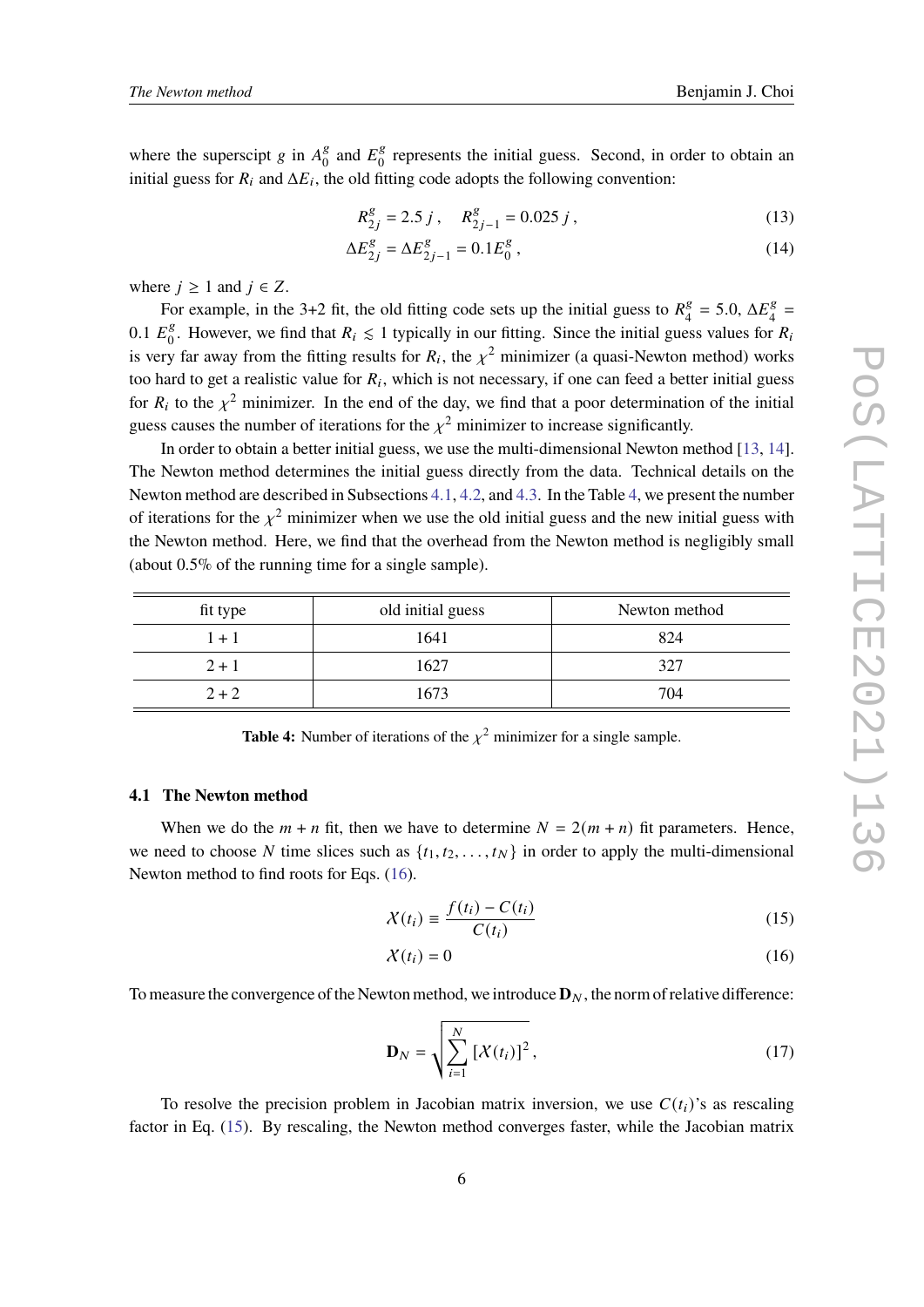inversion gets stabilized. The stopping condition for the Newton method is

$$
\max_{i=1,\dots,N} |\mathcal{X}(t_i)| < 10^{-12} \,. \tag{18}
$$

#### <span id="page-6-0"></span>**4.2 Initial guess for the Newton method in the 1+0 fit**

We also need an initial guess for the Newton method. First, we choose two time slices  $t_1$  and  $t_2 = t_1 + 2$ . Second, we set the initial guess as follows,

$$
E_0^{gn} = \frac{1}{2} \ln \frac{C(t_1)}{C(t_2)}\tag{19}
$$

$$
A_0^{gn} = \frac{C(t_1)}{\exp[-E_0^{gn} t_1] + \exp[-E_0^{gn} (T - t_1)]}.
$$
 (20)

Here, the superscript  $s^n$  indicates the initial guess for the Newton method. For example, when we set  $t_1 = 21$ , we find that  $\mathbf{D}_2 = 7.54 \times 10^{-3}$  for the initial guess, which is good enough to apply the Newton method to find the exact roots.

#### <span id="page-6-1"></span>**4.3 Initial guess for the Newton method for the** 1 + 1 **fit with the scanning method**

When we move from one fit to the next fit (*e.g.* 1+0 fit  $\rightarrow$  1+1 fit), we introduce two or four new fit parameters (*e.g.*  $R_1$  and  $\Delta E_1$  for the 1+1 fit) on top of the previous fit parameters (*e.g.*  $A_0$ and  $E_0$  for the 1+0 fit), while we extend the fitting range toward the source time slice. Here, let us choose the  $[1+0 \rightarrow 1+1]$  fit as an example to explain how to set the initial guess for the Newton method. Since we know the fit results for the 1+0 fit, we may recycle them to set up the initial guess for  $A_0$  and  $E_0$ . In order to find an initial guess for the new parameters  $R_1$  and  $\Delta E_1$ , we use the scanning method as shown in Fig. [1.](#page-6-2) First, we find a proper range for  $R_1$  and  $\Delta E_1$  such as  $R_1 \in [0.0, 3.0]$  and  $\Delta E_1 \in [0.0, 1.0]$  and choose two time slices within the fit range. Second, we introduce a  $6 \times 6$  lattice to cover the full range as in Fig. [1.](#page-6-2) Third, we find the minimum of  $D_2$  on the lattice. Fourth, we find the new range which contains the nearest neighbor lattice points of the minimum as in Fig. [1.](#page-6-2) Fifth, we repeat the above scanning method until we find  $R_1^{gn}$  $\int_1^{gn}$  and  $\Delta E_1^{gn}$ 1 which satisfy the stopping condition  $D_2 < 1.0 \times 10^{-2}$ .

<span id="page-6-2"></span>

**Figure 1:** Schematic picture of iterative scanning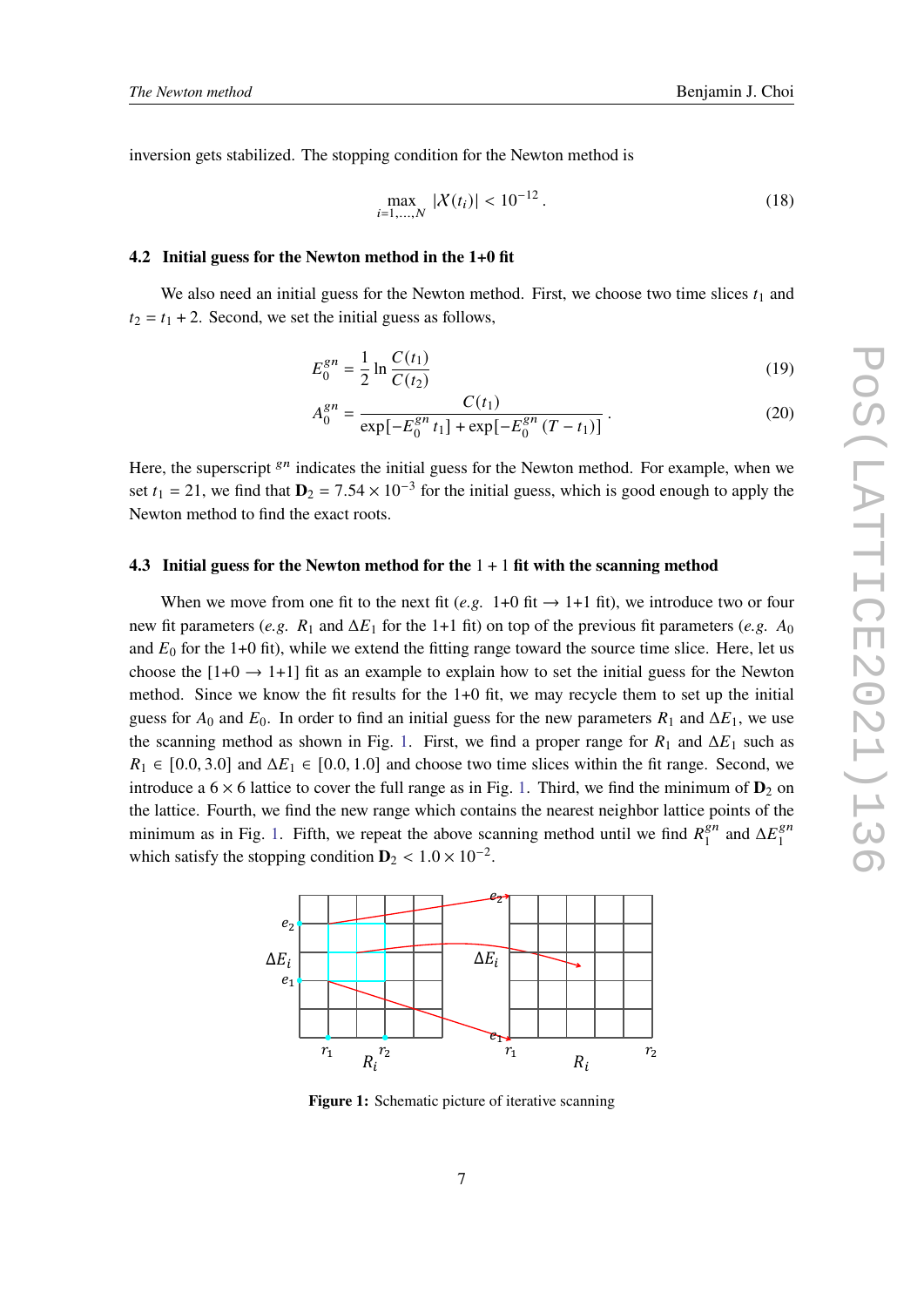<span id="page-7-0"></span>

| fit type       | $1 + 0$ |                 | $1 + 1$     |                                                                                                                           | $2 + 1$    |            | $2 + 2$ (1st)    |            | $2 + 2$ (2nd)    |            |
|----------------|---------|-----------------|-------------|---------------------------------------------------------------------------------------------------------------------------|------------|------------|------------------|------------|------------------|------------|
| info type      | Prior   | Result          | Prior       | Result                                                                                                                    | Prior      | Result     | Prior            | Result     | Prior            | Result     |
| A <sub>0</sub> |         |                 |             | none $0.0182(29)   0.018(14)   0.01724(52)   0.017(10)   0.01660(86)   0.017(10)   0.01724(35)   0.017(10)   0.01727(35)$ |            |            |                  |            |                  |            |
| $E_0$          |         | none 2.0468(76) | 2.05(11)    | 2.0448(22)                                                                                                                | 2.045(23)  | 2.0428(31) | 2.043(23)        | 2.0449(18) | 2.045(23)        | 2.0450(18) |
| $R_1$          |         |                 | none        | 3.5(58)                                                                                                                   | 3.5(35)    | 0.755(82)  | 0.76(76)         | 0.646(84)  | 0.65(34)         | 0.639(79)  |
| $\Delta E_1$   |         |                 | none        | 0.36(12)                                                                                                                  | 0.36(36)   | 0.255(12)  | 0.26(26)         | 0.242(14)  | 0.24(11)         | 0.241(13)  |
| R <sub>2</sub> |         |                 |             |                                                                                                                           | none       | 0.93(37)   | 0.93(93)         | 1.879(76)  | 1.9(19)          | 1.888(75)  |
| $\Delta E_2$   |         |                 |             |                                                                                                                           | none       | 0.33(10)   | 0.33(33)         | 0.475(21)  | 0.48(48)         | 0.477(21)  |
| $R_3$          |         |                 |             |                                                                                                                           |            |            | none             | 2.10(49)   | none             | 2.05(43)   |
| $\Delta E_3$   |         |                 |             |                                                                                                                           |            |            | none             | 0.58(15)   | none             | 0.57(14)   |
| fit range      |         | 21 < t < 29     | 13 < t < 29 |                                                                                                                           | 7 < t < 29 |            | $3 \le t \le 29$ |            | $3 \le t \le 29$ |            |

**Table 5:** Preliminary results from the sequential Bayesian fitting.

# **5. Results**

As explained in Subsection [4.2,](#page-6-0) we determine the initial guess for the 1+0 fit using the Newton method. The fitting results for the 1+0 fit are summarized in the first column of Table [5.](#page-7-0) In Fig. [2,](#page-7-1) we present results for the effective masses  $m_{\text{eff}}^{(1)}$  and  $m_{\text{eff}}^{(2)}$ , where

$$
m_{\text{eff}}^{(j)}(t) = \frac{1}{j} \ln \left( \frac{C(t)}{C(t+j)} \right). \tag{21}
$$

We set the fit range for the 1+0 fit to the region where the effective mass signal does not oscillate with respect to time. It corresponds to the magenta color in Fig. [2.](#page-7-1) We set up the Bayesian prior information (info) for 1+1 as follows.

$$
A_0^{\rm p} = A_0^{\{1+0\}} \pm [0.8 \times A_0^{\{1+0\}}] \tag{22}
$$

$$
E_0^{\rm p} = E_0^{\{1+0\}} \pm [14.53 \times \sigma_{E_0}^{\{1+0\}}] \tag{23}
$$

<span id="page-7-1"></span>where the superscript <sup>p</sup> represent the prior info. Here, we take the maximum fluctuation of the effective masses within the 1+0 fit range as the prior width for  $E_0$ , which corresponds to the blue dashed line in Fig. [2.](#page-7-1)



**Figure 2:** Effective masses for the 1+0 fit.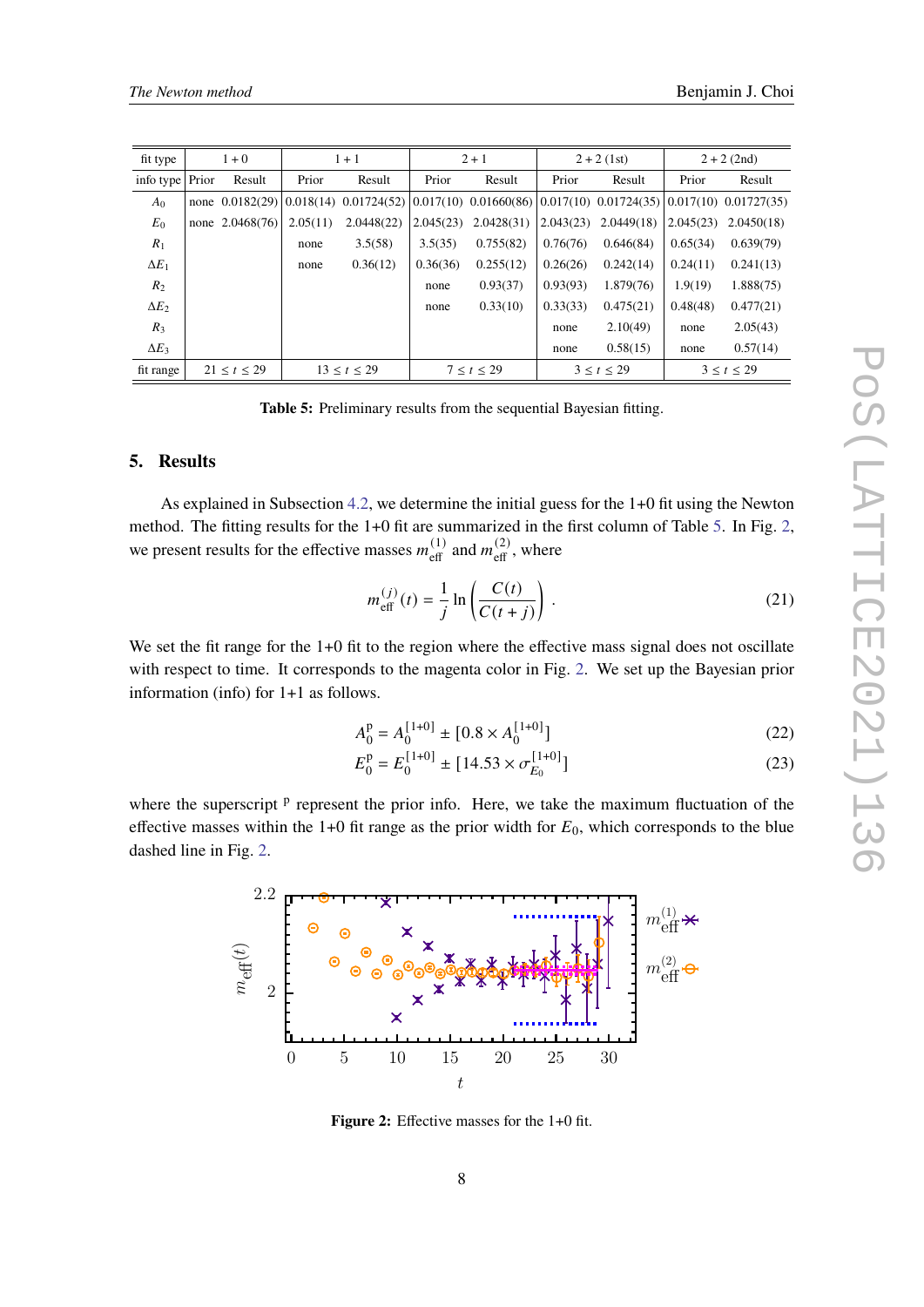We set the fit range for the 1+1 fit to 13  $\le t \le 29$  so that it minimize the  $\chi^2$ /d.o.f with a given prior info. We also apply the same principle of the minimum  $\chi^2/d$  o.f to find the optimal fit ranges for the 2+1 and 2+2 fits. In the 2+1 fit, we perform the stability test on  $A_0$  and  $E_0$  to find the optimal prior widths such that we find the minimum value which does not change the fit results for  $A_0$  and  $E_0$ . In the 2+2 fit, we perform the same stability test on  $R_1$  and  $\Delta E_1$  to find the optimal prior widths. In the first 2+2 fit, the fit results for  $R_2$  and  $\Delta E_2$  shift from the prior info by about  $1\sigma$ . Hence, we update the prior info for the second 2+2 fit to reflect on this shift.

At present we are working on the 3+2 and 2+3 fits to consume the entire time slices for the fit range  $1 \le t \le 29$ .

# **6. Conclusion**

We have multiple options to choose time slices when we apply the Newton method to obtain the initial guess. This provides a natural test to check whether the  $\chi^2$  minimizer finds a local minimum or the global minimum. In addition, the Newton method reduces the number of iterations for the  $\chi^2$  minimizer dramatically. At present, the results which we present here are preliminary, but good enough to insure that the Newton method is highly promising. Our final results will be available soon. Please stay tuned for our future report.

# **Acknowledgments**

The research of W. Lee is supported by the Mid-Career Research Program Grant [No. NRF-2019R1A2C2085685] of the NRF grant funded by the Korean government (MOE). This work was supported by Seoul National University Research Grant [No. 0409-20190221]. W. Lee would like to acknowledge the support from the KISTI supercomputing center through the strategic support program for the supercomputing application research [KSC-2017-G2-0009, KSC-2017- G2-0014, KSC-2018-G2-0004, KSC-2018-CHA-0010, KSC-2018-CHA-0043, KSC-2020-CHA-0001]. Computations were carried out in part on the DAVID supercomputer at Seoul National University.

# **References**

- <span id="page-8-0"></span>[1] A. X. El-Khadra, A. S. Kronfeld, and P. B. Mackenzie *Phys. Rev.* **D55** (1997) 3933–3957, [[hep-lat/9604004](http://xxx.lanl.gov/abs/hep-lat/9604004)].
- <span id="page-8-1"></span>[2] M. B. Oktay and A. S. Kronfeld *Phys. Rev.* **D78** (2008) 014504, [[0803.0523](http://xxx.lanl.gov/abs/0803.0523)].
- <span id="page-8-2"></span>[3] **LANL-SWME** Collaboration, J. A. Bailey, Y.-C. Jang, S. Lee, W. Lee, and J. Leem *Phys. Rev. D* **105** (2022), no. 3 034509, [[2001.05590](http://xxx.lanl.gov/abs/2001.05590)].
- <span id="page-8-3"></span>[4] J. A. Bailey, T. Bhattacharya, R. Gupta, Y.-C. Jang, W. Lee, J. Leem, S. Park, and B. Yoon *EPJ Web Conf.* **175** (2018) 13012, [[1711.01786](http://xxx.lanl.gov/abs/1711.01786)].
- <span id="page-8-4"></span>[5] E. Follana, Q. Mason, C. Davies, K. Hornbostel, G. P. Lepage, J. Shigemitsu, H. Trottier, and K. Wong *Phys. Rev.* **D75** (2007) 054502, [[hep-lat/0610092](http://xxx.lanl.gov/abs/hep-lat/0610092)].